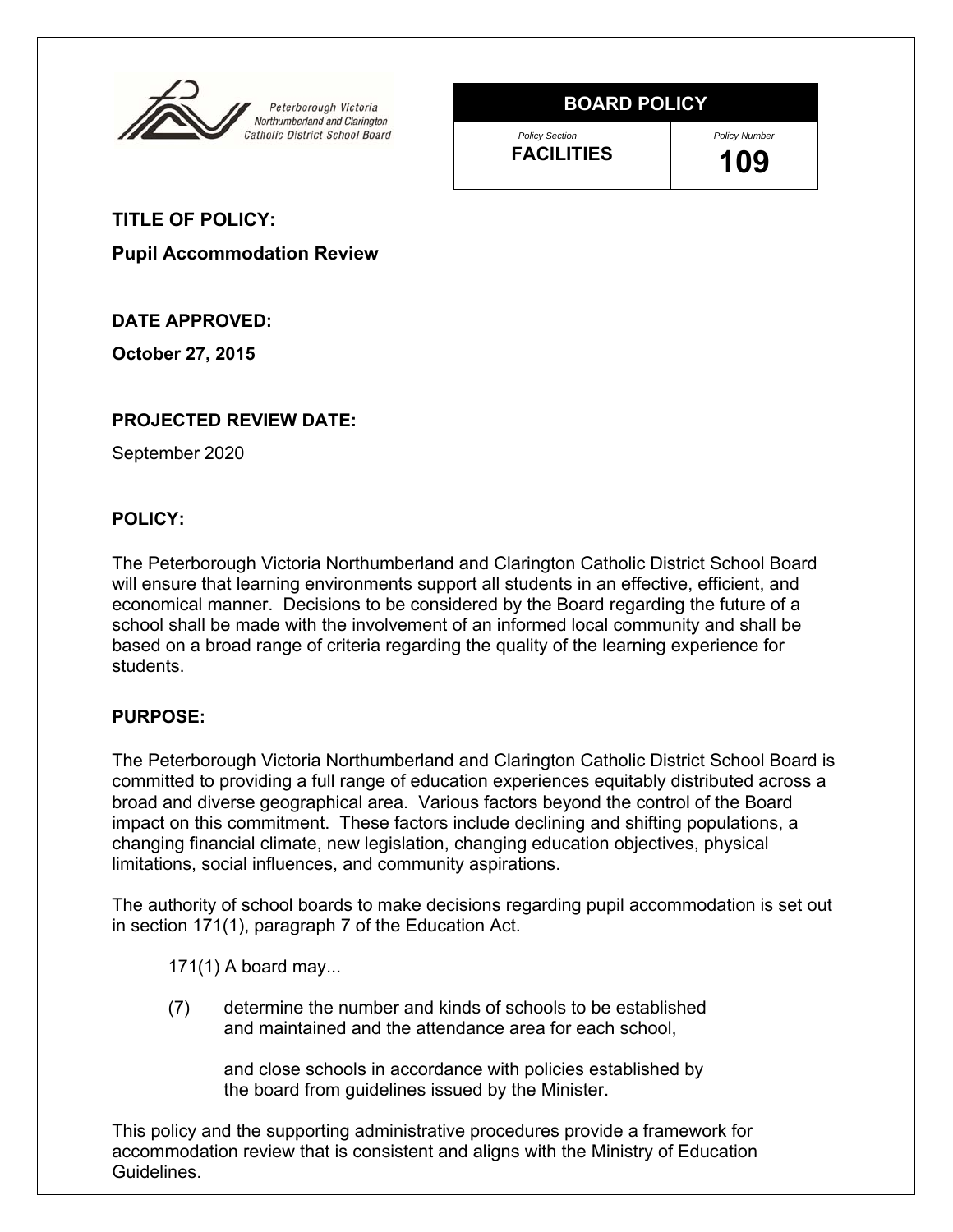#### **LEGISLATIVE BACKGROUND:**

This Policy and the related Administrative Procedure apply to schools offering elementary or secondary regular day-school programs. The following outlines circumstances where school boards are not obligated to undertake an accommodation review in accordance with this Policy. In these circumstances, the Board shall inform school communities about proposed accommodation plans for students before a decision is made by the board of trustees:

- where a replacement school is to be rebuilt by the Board on an existing site or built or acquired within the existing school attendance boundary as identified in the Board's existing policies, i.e. replacement of a rural school within its existing rural community;
- where a replacement school is to be built by the Board on the existing site, or built or acquired within the existing school attendance boundary and the school community must be temporarily relocated to ensure the safety of students and staff during reconstruction;
- when a lease is terminated;
- when a board is considering the relocation (in any school year or over a number of school years) of a grade or grades, or a program, where the enrolment constitutes less than 50% of the enrolment of the school (this calculation is based on the enrolment at the time of the relocation, or the first phase of relocation carried over a number of school years);
- when a board is repairing or renovating a school, and the school community must be temporarily relocated to ensure the safety of the students during the renovations;
- where a facility has been serving as a holding school for a school community whose permanent school is over capacity and/or is under construction or repair;
- where there are no students enrolled at the school at any time throughout the school year.

### **ALIGNMENT WITH MULTI-YEAR STRATEGIC PLAN:**

The Pupil Accommodation Review Policy supports our Vision for Achieving excellence in Catholic Education through Learning, Leadership and Service.

This Vision calls the Board to these Strategic Priorities:

- Ensure our structures, processes, relationships, and actions reflect our Gospel Values and Catholic Social Teachings.
- Implement the most effective, evidenced-based instructional and assessment practices to help all students meet the Catholic School Graduate Expectations.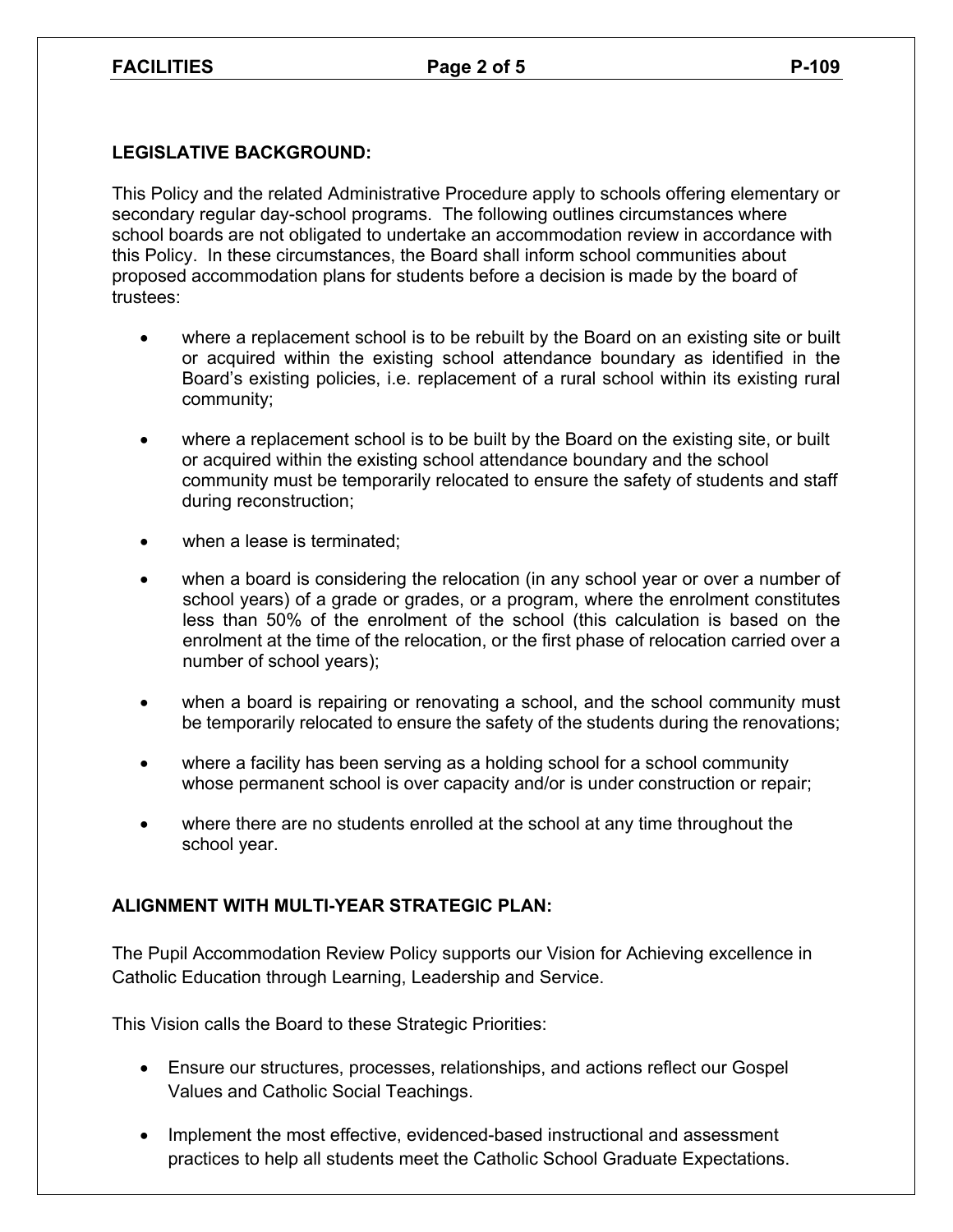## FACILITIES Page 3 of 5 P-109

- Embed technology to support digital literacy, creativity, innovation, collaboration, and the learning needs of all students.
- Develop the intellectual, spiritual, mental, physical, and emotional well-being of students in safe, diverse, respectful, and faith-filled learning environments.
- Implement fair and transparent processes in recruitment, leadership, talent development, and succession planning to ensure our employees have the necessary knowledge, skills, and attributes to support our Vision.

# **RESPONSIBILITIES:**

### **The Board of Trustees is responsible for:**

- defining, articulating and directing the PVNC Catholic District School Board mandate to support student achievement and well-being in a Catholic learning community supported by the Multi-Year Strategic Plan;
- setting direction and policy that governs the PVNC Catholic District School Board;
- reviewing and considering for approval the Pupil Accommodation Review Policy recommended for consideration by the Policy Development Committee;
- understanding and communicating with members of the community the content of the Pupil Accommodation Review Policy;
- assigning responsibility to the Director of Education for operationalizing and managing the Pupil Accommodation Review Policy;
- monitoring and holding the Director of Education accountable respecting the implementation and operational details of the Pupil Accommodation Review Policy.

The Board of Trustees is also specifically responsible for:

- i) approving a resolution that begins the public Accommodation Review process when the appropriate reports and administrative recommendations as outlined in the administrative procedures have been brought forward;
- ii) appointing an Accommodation Review Committee (ARC);
- iii) where specific conditions have been met as outlined in the administrative procedures, approving a resolution for a modified accommodation review process; and
- iv) making a final decision regarding the pupil accommodation review at the conclusion of the process.

### **The Director of Education is responsible for:**

- providing leadership regarding implementation and operational details in the Pupil Accommodation Review Policy;
- providing direction to staff in the development of administrative procedures and practices to ensure implementation of the Pupil Accommodation Review Policy.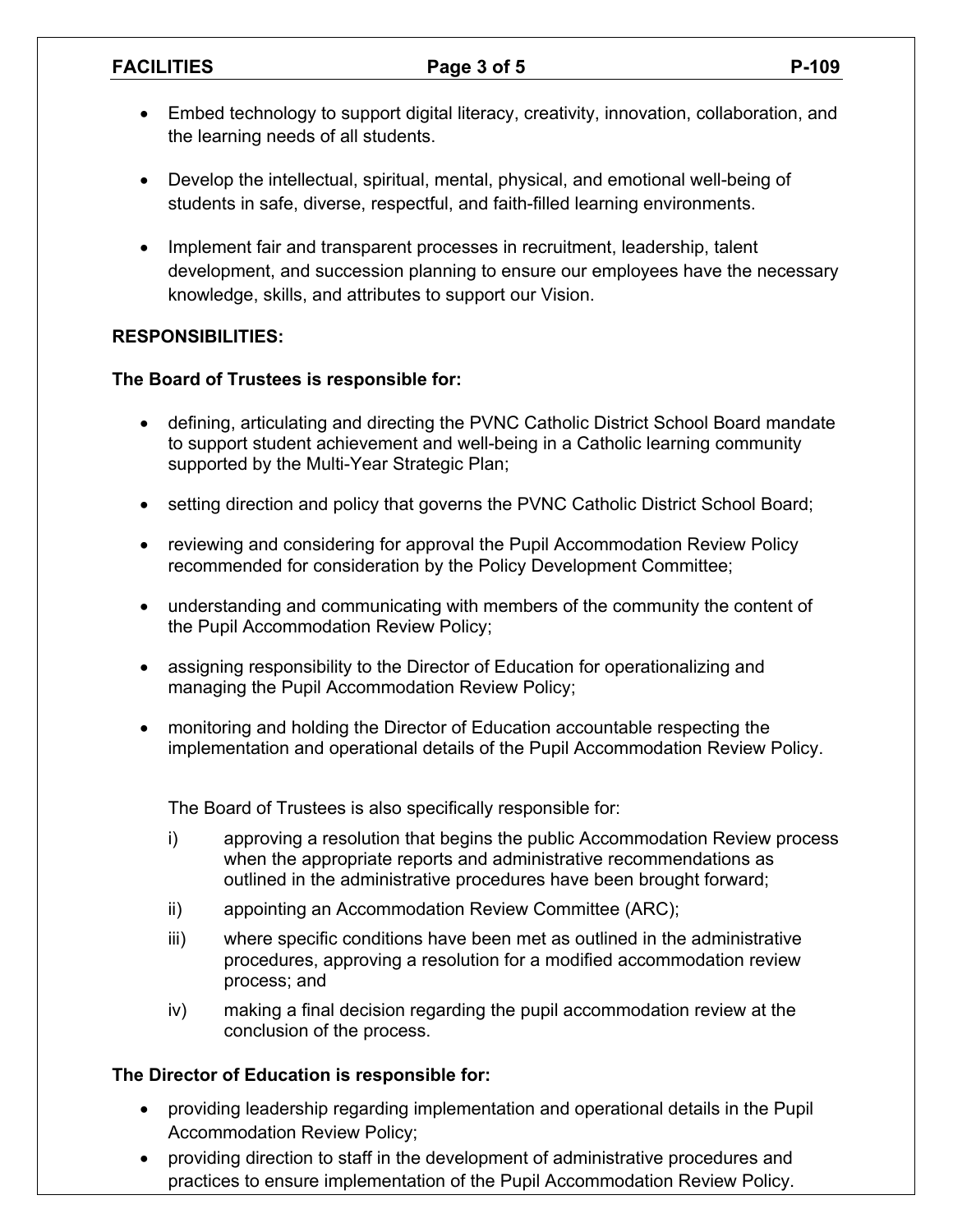The Director of Education is also specifically responsible for:

i) bringing forward recommendations for pupil accommodation reviews to be completed on those schools or a geographic area of schools where there is potential for consolidation, and presenting School Viability Reports, with administrative recommendations, when appropriate or relevant conditions are met, as outlined in the Administrative Procedure to this policy.

# **The Superintendent of Business and Financial Services is responsible for:**

 working in collaboration with the senior team, managers, and all employee groups in the development of administrative procedures and practices to support the Pupil Accommodation Review Policy.

# **Superintendents of Schools and System Portfolios are responsible for:**

- providing leadership and supports for principals/vice-principals, managers, administrative assistants, and all departmental staff in their knowledge, understanding, and implementation of the Pupil Accommodation Review Policy;
- working collaboratively to develop administrative procedures and practices that align with the Pupil Accommodation Review Policy.

### **Managers are responsible for:**

 providing leadership, management and support for the members of their department in their knowledge, understanding, and implementation of the Pupil Accommodation Review Policy.

### **Communication Services is responsible for:**

 working collaboratively with the Director and Superintendents to develop a systemwide communications plan focused on building knowledge and understanding with our various stakeholders on the Pupil Accommodation Review Policy to support its effective implementation.

### **Principals and Vice-Principals are responsible for:**

 providing leadership, management and support for the members of their school communities in their knowledge, understanding, and implementation of the Pupil Accommodation Review Policy.

### **Staff are responsible for:**

- working collaboratively with colleagues to successfully implement the Pupil Accommodation Review Policy;
- adhering to the administrative procedures and practices that support the Pupil Accommodation Review Policy;